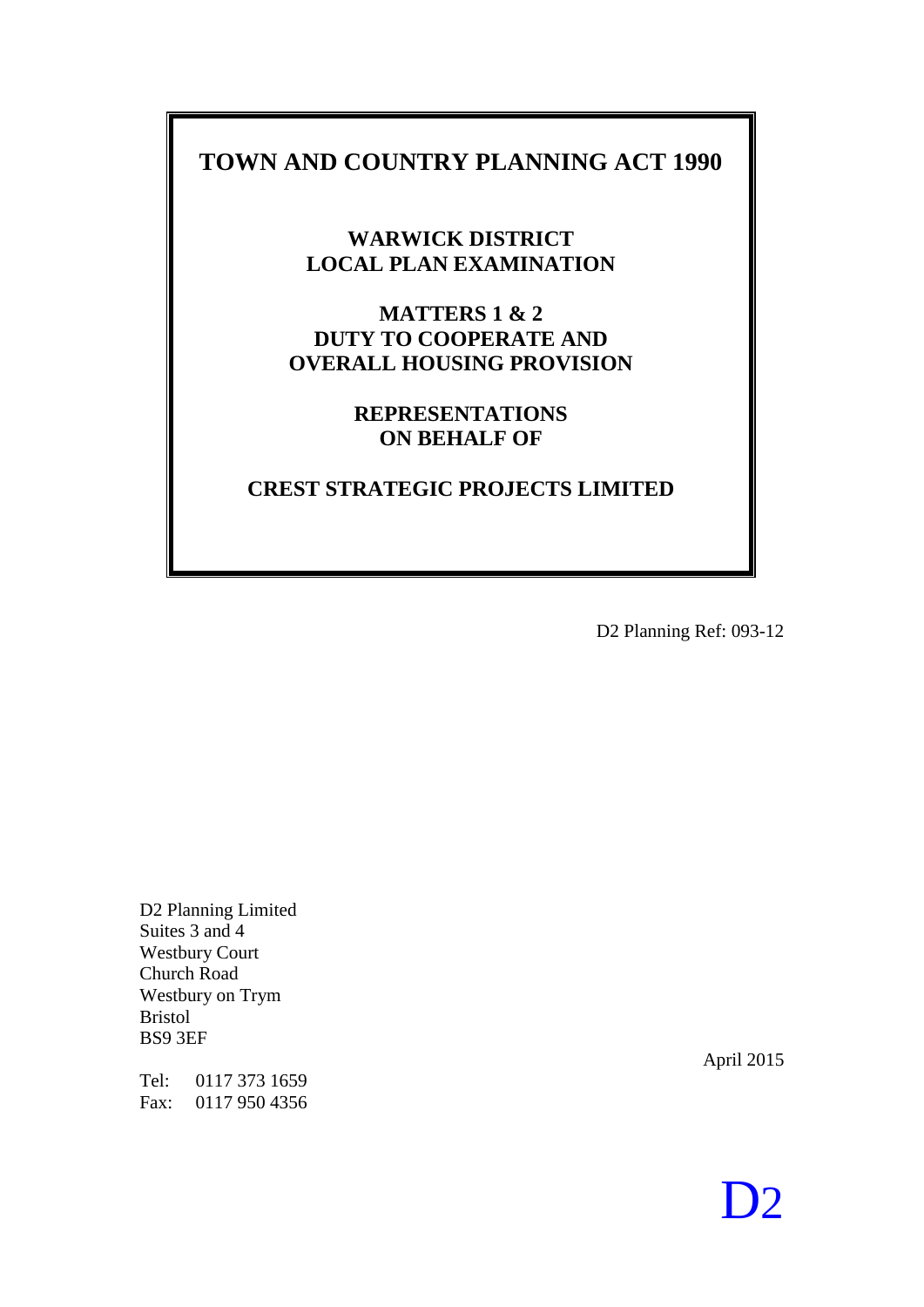#### **CONTENTS**

- 1. INTRODUCTION
- 2. QUESTION 9 WHAT IS THE EVIDENCE THAT THE LEVEL OF NEED IN INDIVIDUAL AUTHORITIES AND THE HMA AS A WHOLE WILL BE MET LE IN TERMS OF CAPACITY
- 3. QUESTION 10 WILL THERE BE UNMET NEEDS IN THE HMA? IN PARTICULAR WILL THERE BE UNMET NEEDS IN COVENTRY? IF SO, WHAT IS THE SCALE OF THIS UNMET NEED?
- 4. QUESTION 11 WHAT ARE THE ISSUES AS FAR AS WARWICK DISTRICT IS CONCERNED IN ADDRESSING UNMET NEEDS FROM OTHER AUTHORITIES I.E. COVENTRY?
- 5. QUESTION 13 HAS THE ISSUE OF UNMET NEED WITHIN THE HMA OR BEYOND BEEN ADDRESSED AND RESOLVED?
- 6. QUESTION 14 HOW DOES THE LOCAL PLAN DEAL WITH THE ISSUE? IS IT AN APPROPRIATE APPROACH?
- 7. QUESTION 15 WHAT ARE THE IMPLICATIONS FOR COMPLIANCE WITH THE DUTY TO CO-OPERATE OF NOT ADDRESSING THIS ISSUE AT THIS STAGE?
- 8. QUESTION 17 IN OVERALL TERMS HAS THE COUNCIL ENGAGED CONSTRUCTIVELY, ACTIVELY AND ON AN ONGOING BASIS IN MAXIMISING THE EFFECTIVENESS OF THE PREPARATION OF THE LOCAL PLAN? WHAT HAS BEEN THE OUTCOME OF CO-OPERATION AND HOW HAS THIS ADDRESSED THE ISSUE OF HOUSING PROVISION.

#### **DOCUMENTS**

1. Coventry and Warwickshire and South East Leicestershire Economic Prosperity Board Report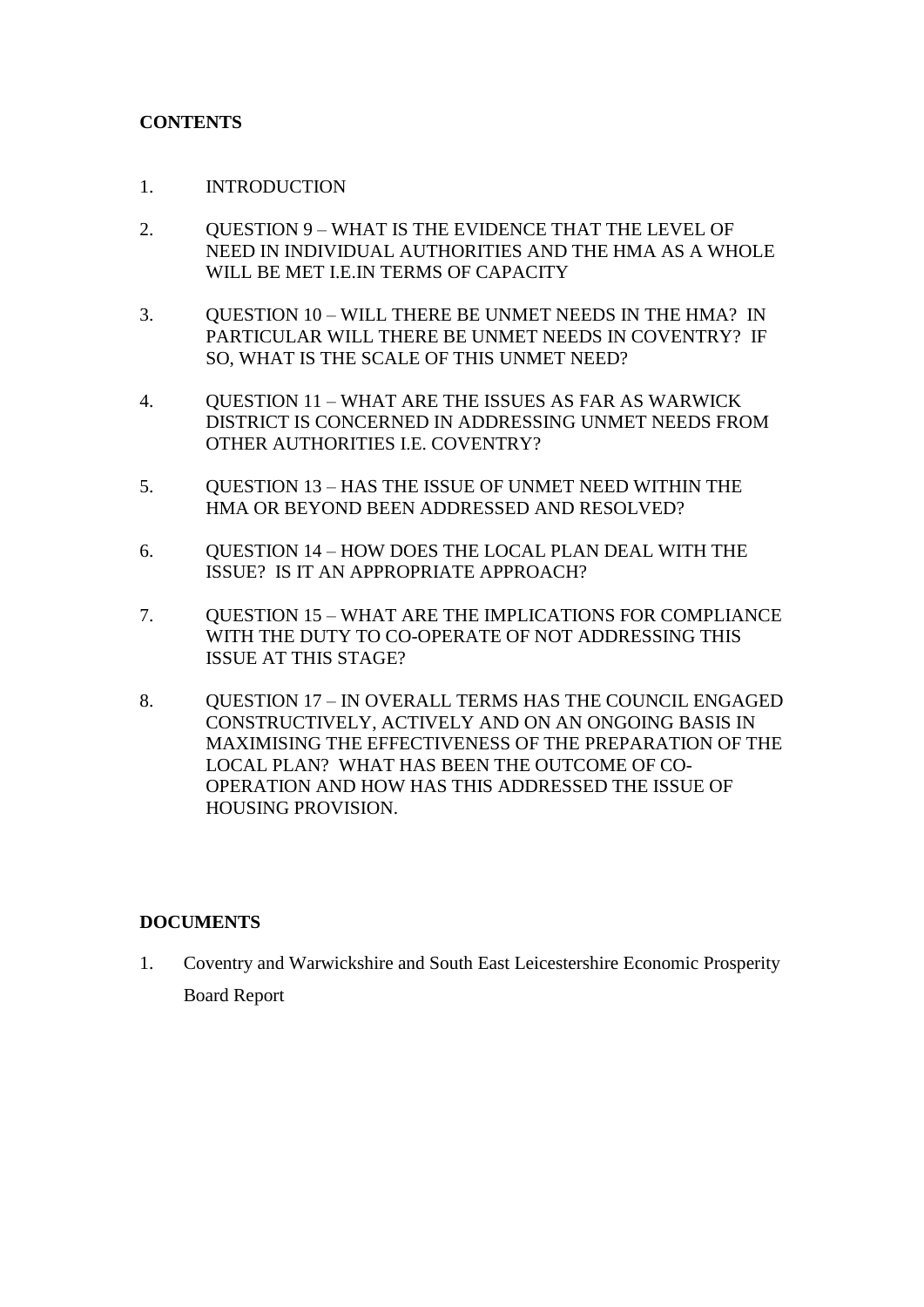#### **1. INTRODUCTION**

- 1.1. Crest Strategic Projects Limited (CSP) control land at Lodge Farm, Westwood Heath Road, Warwick comprising some 30.5 hectares which they consider is eminently suitable for residential development. The site lies within the statutory Green Belt to the south of Coventry but within the administrative area of Warwick District Council.
- 1.2. With regards to issues relating to objectively assessed housing needs (OAN) this is dealt with by Barton Wilmore who have submitted evidence on behalf of a consortium of house builders and developers including CSP. Their evidence concludes that the proposed OAN of circa. 4,000 dwellings per annum in the Coventry and Warwickshire HMA is a constrained figure. To adopt such a figure would not boost the supply of housing as required by the NPPF and a figure of over 5,000 dwellings per annum would be more appropriate. This Statement does not seek to repeat that evidence but deals with issues relating to the potential release of this site.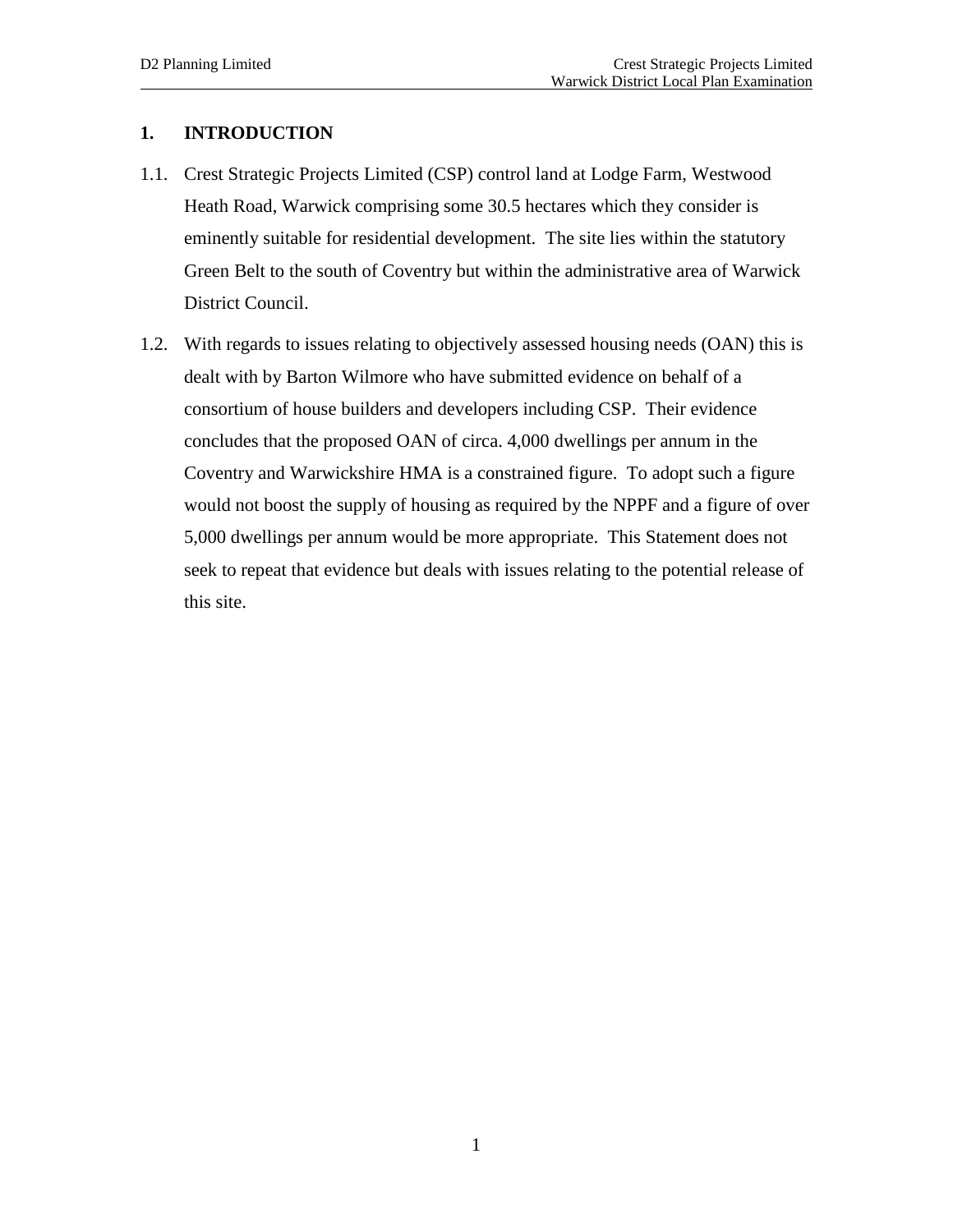## **2. QUESTION 9 – WHAT IS THE EVIDENCE THAT THE LEVEL OF NEED IN INDIVIDUAL AUTHORITIES AND THE HMA AS A WHOLE WILL BE MET I.E.IN TERMS OF CAPACITY**

- 2.1. CSP have specific interest in the OAN for Coventry City and how that will be met. At the meeting of the Coventry and Warwickshire and South East Leicestershire Economic Property Board on  $21<sup>st</sup>$  November 2014 it was agreed that (see attached):-
	- 1. The objectively assessed need for the Coventry and Warwickshire HMA is 4,004 dwellings per annum of which: - (see attached) Coventry City 1,180 dpa 1,811 dpa Warwick 720 dpa 606 dpa
	- 2. That the higher HMA meant that an additional housing requirement of 234 dwellings per annum (or 4,680 dwellings over the 20 year period) still needs to be addressed.
	- 3. This scale of additional requirement cannot be finalised until the capacity of each district is understood. This is dependent on strategic housing land available assessments being undertaken in Coventry and Rugby as well as a joint Green Belt study.
- 2.2. Whilst the brief for the joint Green Belt study has been agreed the study has not been finalised. In addition there are still issues to be resolved with regards Strategic Housing Land Availability Assessments in Coventry and Rugby being completed. The results of these studies and assessments need to analysed and assessed in relation to how the additional housing requirements are to be met.
- 2.3. At present the evidence indicates that the level of need particularly with regards Coventry and Warwick will not be met as capacity studies have not been completed and the implication of these studies assessed to identify and agree the distribution of the unmet shortfalls. In any event the unmet shortfall is likely to be greater than currently envisaged by the respective authority.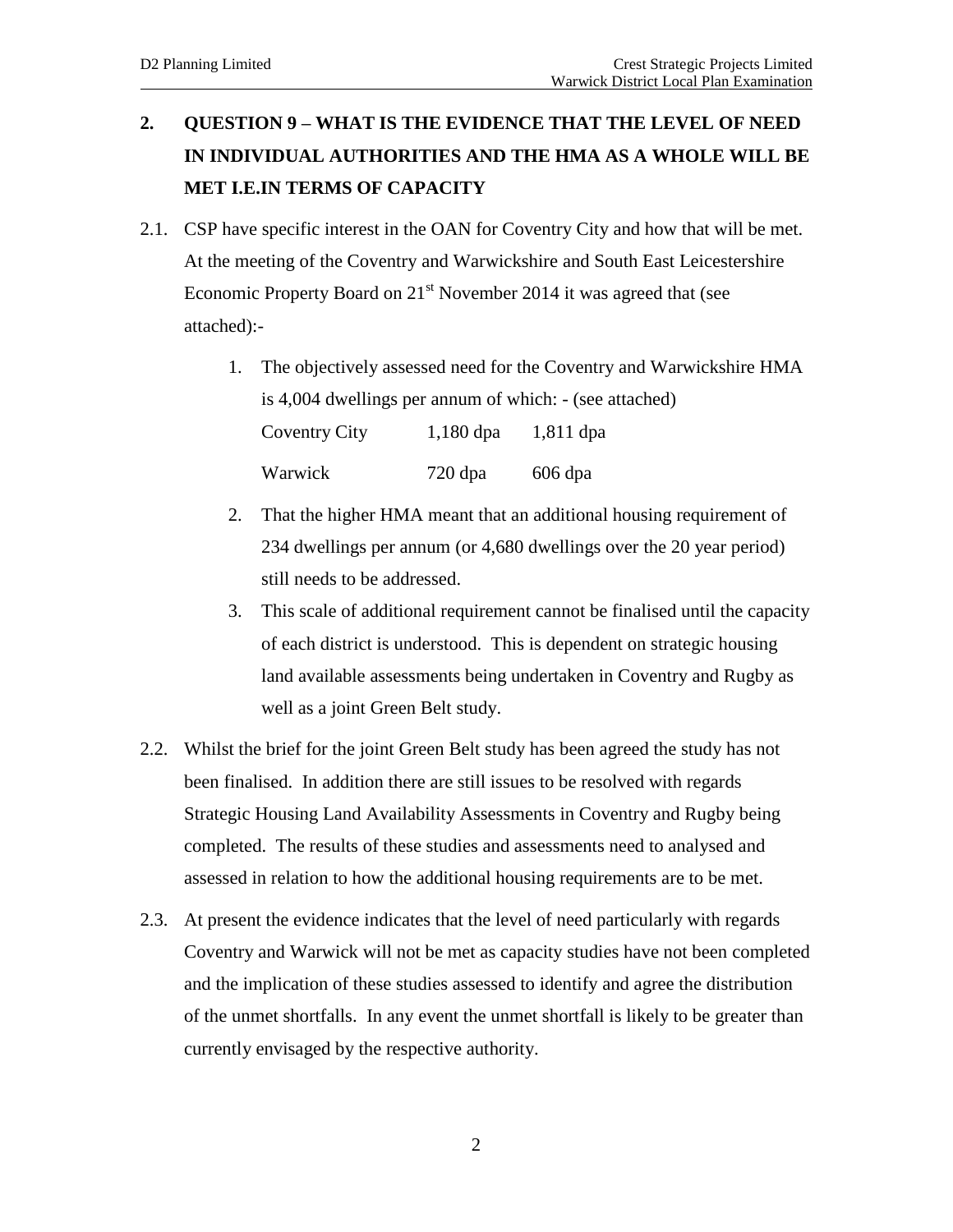## **3. QUESTION 10 – WILL THERE BE UNMET NEEDS IN THE HMA? IN PARTICULAR WILL THERE BE UNMET NEEDS IN COVENTRY? IF SO, WHAT IS THE SCALE OF THIS UNMET NEED?**

- 3.1. In view to the response on Question 9 above, it is apparent that there will be unmet housing needs in the HMA with particular regards to Coventry. Coventry City is relying in part of its OAN to be met in adjoining Districts i.e. Warwick. However, to date it is unclear what the level of the unmet need will be and how it will be distributed to individual neighbouring authorities, which is Warwick District.
- 3.2. In terms of timescales resolving this issue it is again unclear. Whilst the individual authorities set out a timetable to undertake capacity and other studies, agreement must ultimately be reached between those authorities on their specific capacity to accommodate the unmet housing needs. This has potential to lead to uncertainty and delay.
- 3.3. In the case of Warwick District, it is apparent that if this Local Plan proceeds to adoption then the unmet need for Coventry will not be met and will have to rely on a review of the Local Plan. This is contrary to the advice in the NPPF which seeks positive plan making in order to provide certainty from the plan led system as well as significantly boosting the supply of housing.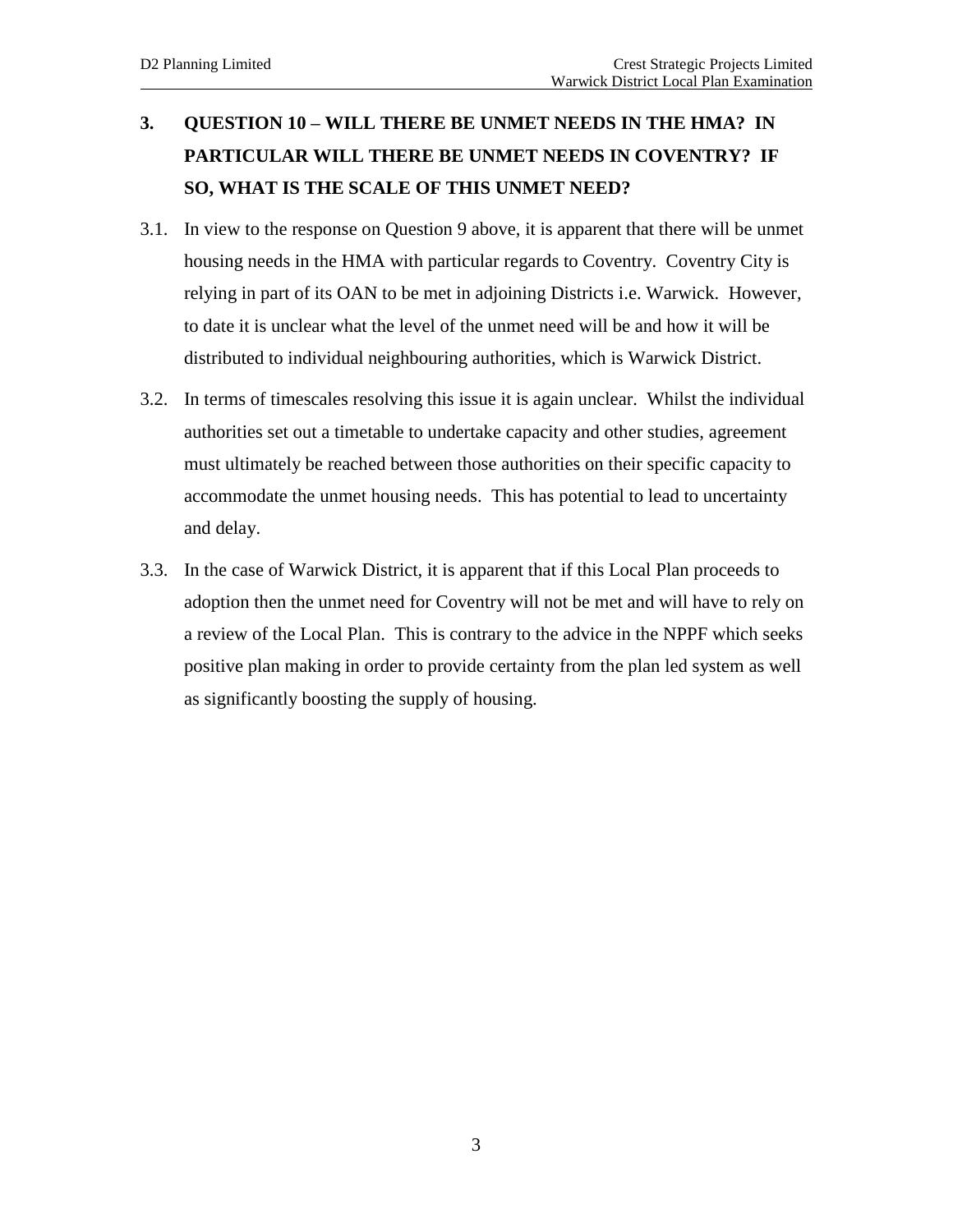## **4. QUESTION 11 – WHAT ARE THE ISSUES AS FAR AS WARWICK DISTRICT IS CONCERNED IN ADDRESSING UNMET NEEDS FROM OTHER AUTHORITIES I.E. COVENTRY?**

4.1. In meeting unmet needs for Coventry the implications for Warwick District is to release land from the Green Belt to the south of Coventry. This represents the most sustainable strategy to meet the additional housing requirement. It is however apparent from the evidence base that two Green Belt studies have already been undertaken. One of which was a joint Green Belt study in 2009 and that study identified specific araeas of land (inculding the CSP sites at Westwood Heath Road and Lodge Farm) that could be considered suitable for release from the Green Belt to meet any unmet housing needs. Accordingly, it is unclear why a further Green Belt study is required when such work has already been undertaken.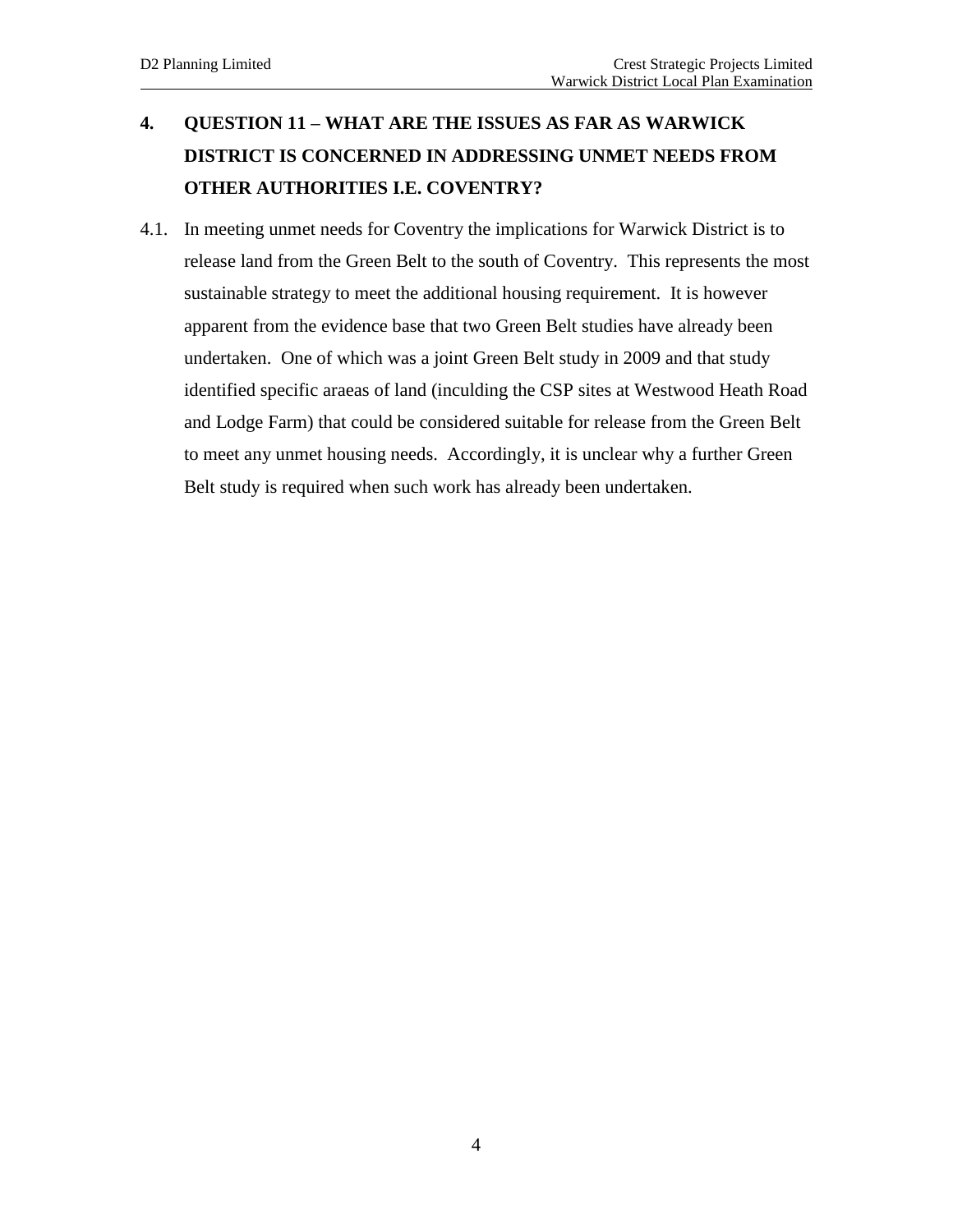### **5. QUESTION 13 – HAS THE ISSUE OF UNMET NEED WITHIN THE HMA OR BEYOND BEEN ADDRESSED AND RESOLVED?**

5.1. This issue has not been addressed or resolved given the answers to Questions 9-11. The current Local Plan provides considerable uncertainty in terms of how the unmet need will be met and seeks to delay taking a decision on that issue until some later unspecified date. Such an approach is contrarty to the guidance in NPPF with regards to positive plan making.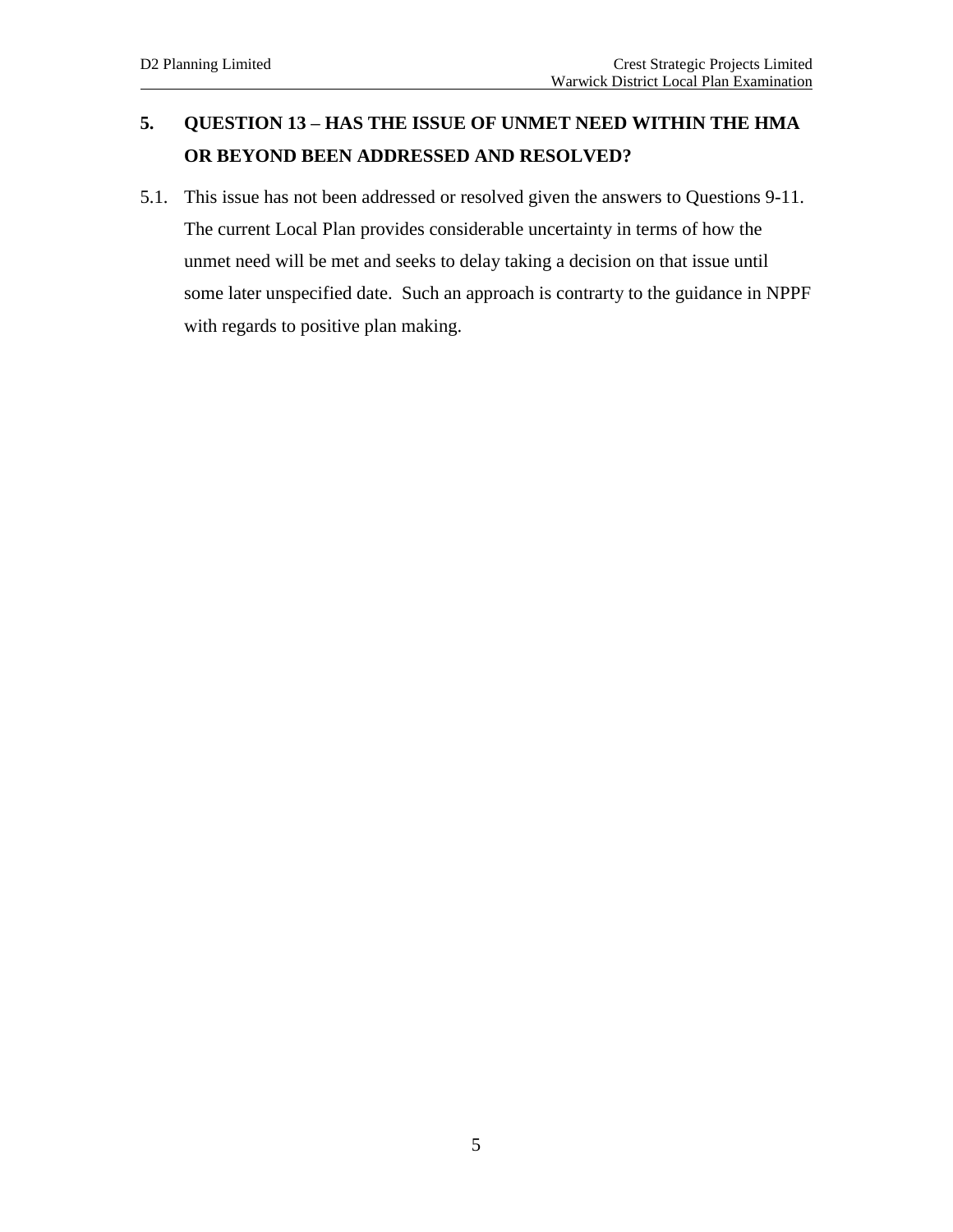### **6. QUESTION 14 – HOW DOES THE LOCAL PLAN DEAL WITH THE ISSUE? IS IT AN APPROPRIATE APPROACH?**

6.1. As stated in response to Question 13 the Local Plan seeks to defer taking decisions on how the unmet housing need will be met until some future unspecified date. Such an approach is not appropriate or in accordance with the NPPF.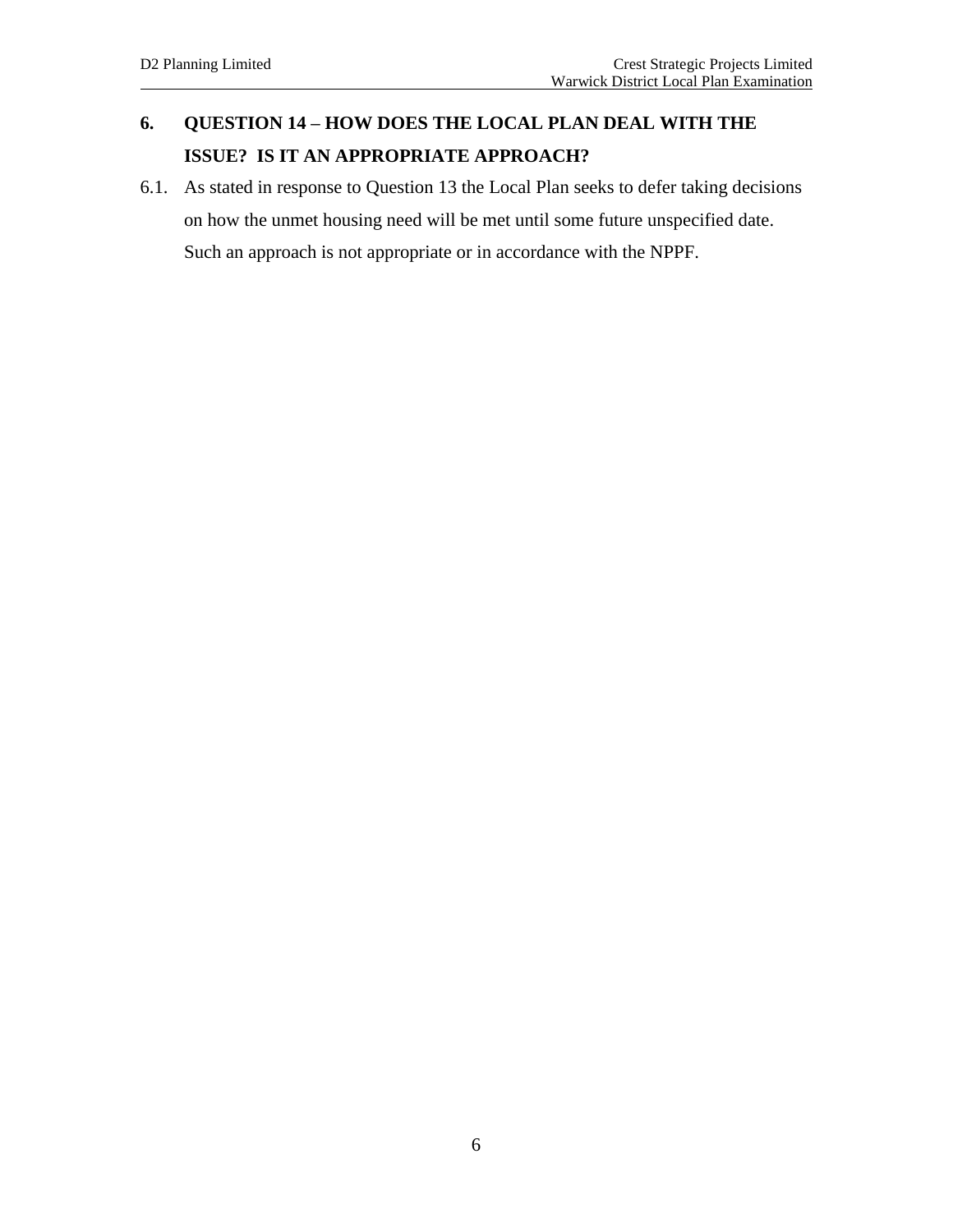## **7. QUESTION 15 – WHAT ARE THE IMPLICATIONS FOR COMPLIANCE WITH THE DUTY TO CO-OPERATE OF NOT ADDRESSING THIS ISSUE AT THIS STAGE?**

7.1. By not addressing this issue respective authorities have not complied with their requirements under the Duty to Co-operate. Having accepted that there is an unmet housing need to be accommodated it is suggested that the requisite studies be undertaken to identify capacity in respecitve districts and once that work has been completed with Local Plans being prepared in parellel for Warwick District and Coventry City.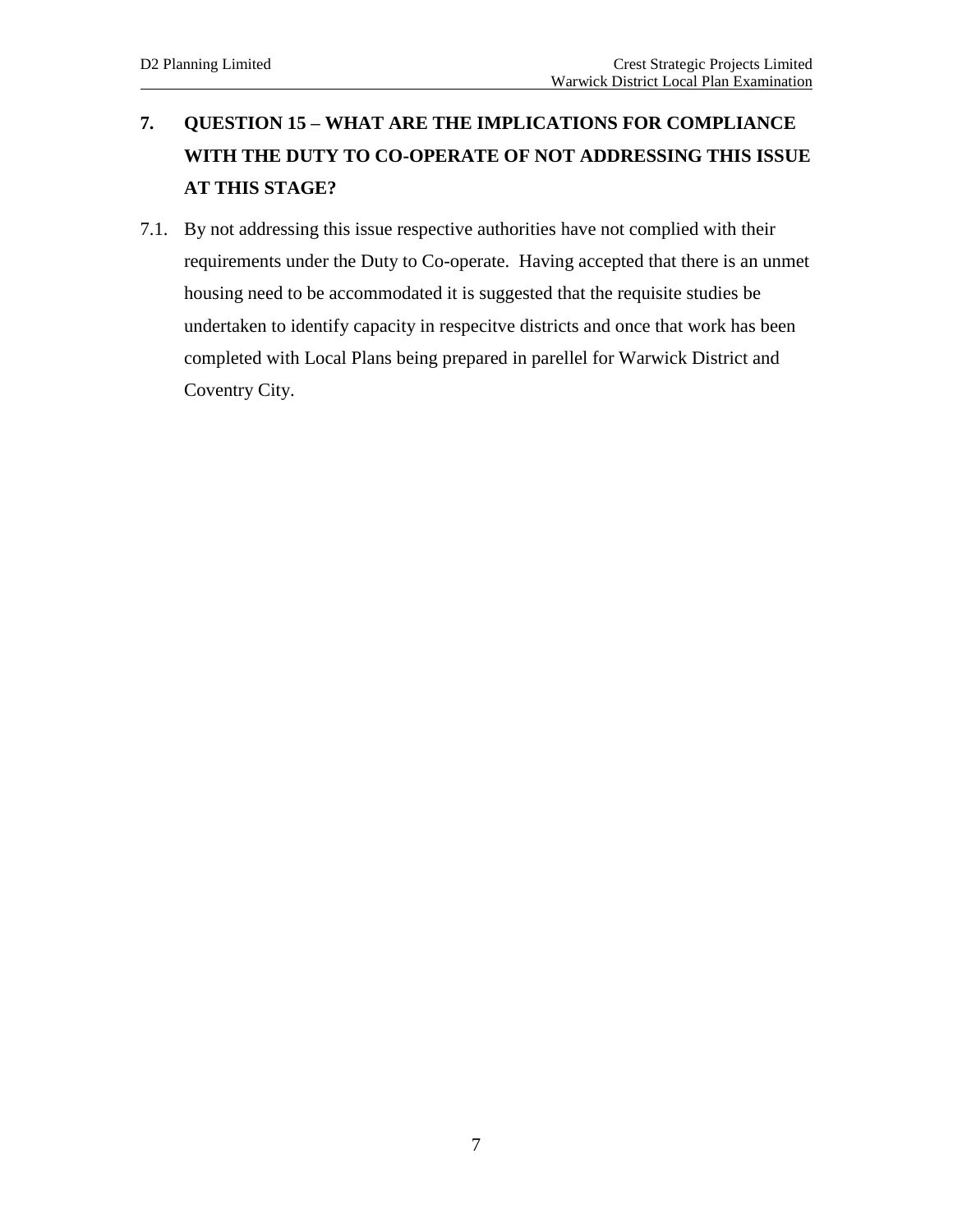# **8. QUESTION 17 – IN OVERALL TERMS HAS THE COUNCIL ENGAGED CONSTRUCTIVELY, ACTIVELY AND ON AN ONGOING BASIS IN MAXIMISING THE EFFECTIVENESS OF THE PREPARATION OF THE LOCAL PLAN? WHAT HAS BEEN THE OUTCOME OF CO-OPERATION AND HOW HAS THIS ADDRESSED THE ISSUE OF HOUSING PROVISION?**

8.1. It is acknowledged that the Council has entered into discussions and dialogue with neighbouring authorities regarding the unmet housing need. However, the Local Plan simply defers taking a decision on this issue to some unspecified time in the future i.e. probably a review of the Local Plan. This process will only seek to ensure that housing need is not met and provide uncertainty going forward.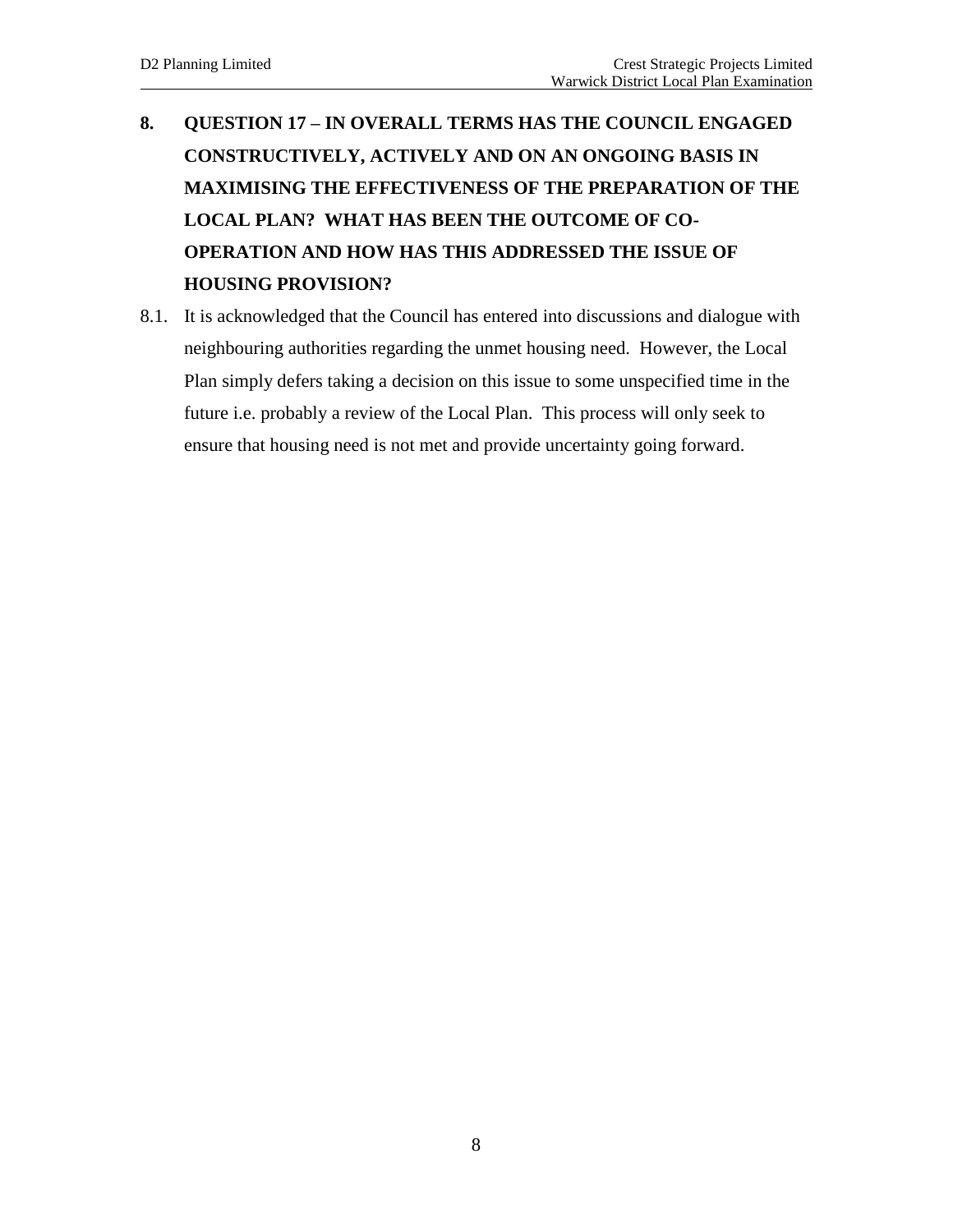### **DOCUMENT 1**

### **Coventry and Warwickshire and South East Leicestershire**

**Economic Prosperity Board Report**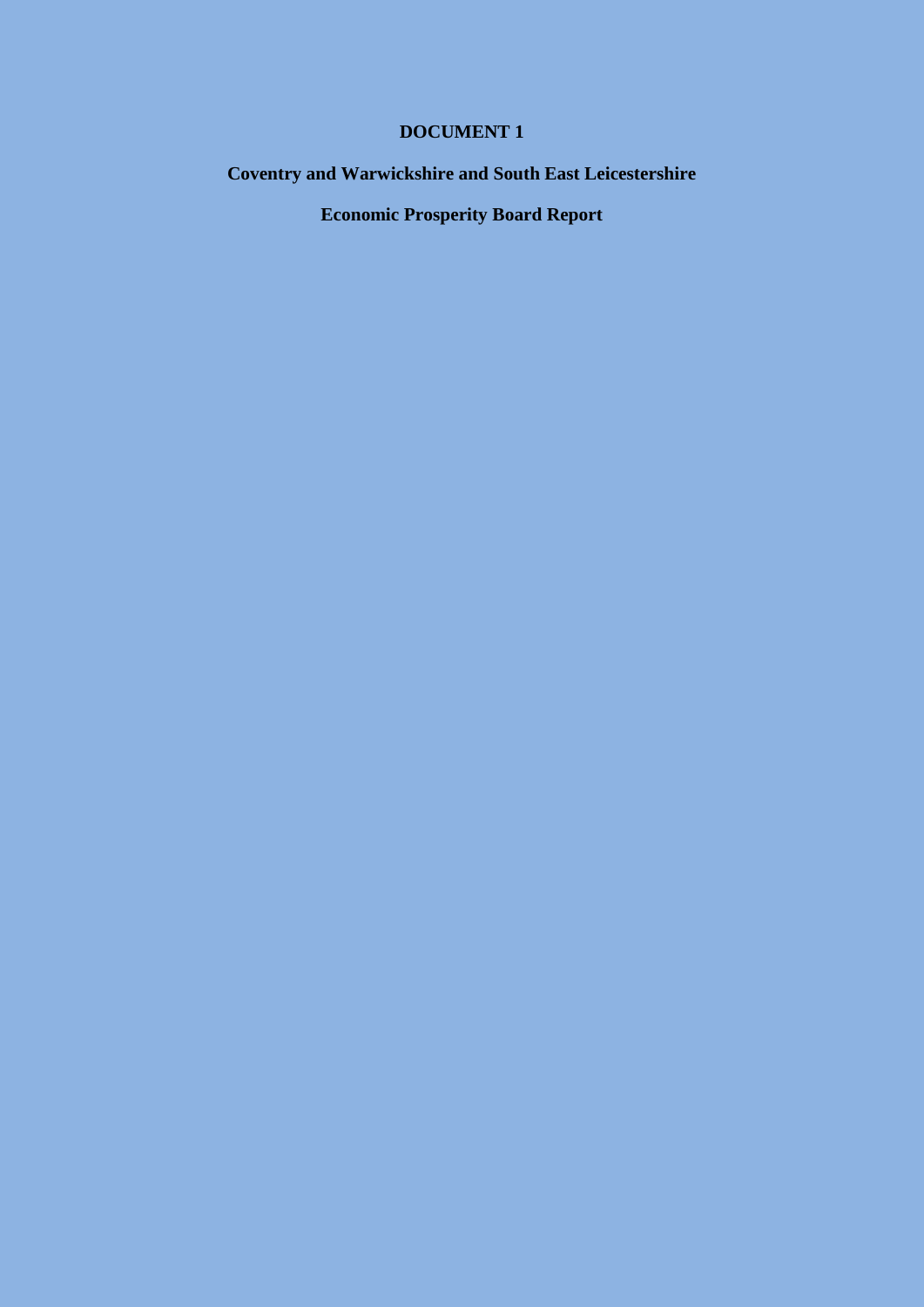# **COVENTRY AND WARWICKSHIRE and SOUTH EAST LEICESTERSHIRE**

### **ECONOMIC PROSPERITY BOARD**

#### **21st November 2014**

### **Process for Addressing the HMA's Full Housing Requirement**

#### **1 Purpose**

1.1 This paper builds on the paper discussed at the EPB on 10th October. It seeks agreement for a clear, shared process and timeline to identify and address the HMA's additional housing requirement.

#### **2 Background**

- 2.1 At its meeting on 10<sup>th</sup> October, the Economic Prosperity Board agreed the following recommendations:
	- 1. *Agree that all Councils proceed to adopt their Core Strategies and Local Plans without any further delay;*
	- *2. Agree that the OAN for the whole of the HMA is as set out in the new (2014) JSHMA document at 4,004 homes per annum;*
	- *3. Agree that, given the current starting point for the distribution of housing across the HMA is as set out in the table below, the process and timetable set out in Appendix Three is followed to agree a revised distribution :*

|                                | <b>Proposed Distribution of</b><br><b>Housing No's</b> |
|--------------------------------|--------------------------------------------------------|
| Coventry                       | 1,180                                                  |
| <b>North Warwickshire</b>      | 175                                                    |
| <b>Nuneaton &amp; Bedworth</b> | 495                                                    |
| <b>Rugby</b>                   | 660                                                    |
| <b>Stratford-on-Avon</b>       | 540                                                    |
| <b>Warwick</b>                 | 720                                                    |
| <b>Shortfall</b>               | 234                                                    |
| <b>TOTAL (HMA)</b>             | 4,004                                                  |

*4. Agree to carry out a review in the form of a Joint Core Strategy for the whole of the sub region starting no later than 2017 to be complete be 2020 relating to a period to 2041 (but recognising the need to start earlier if required to meet other housing needs from outside the HMA).*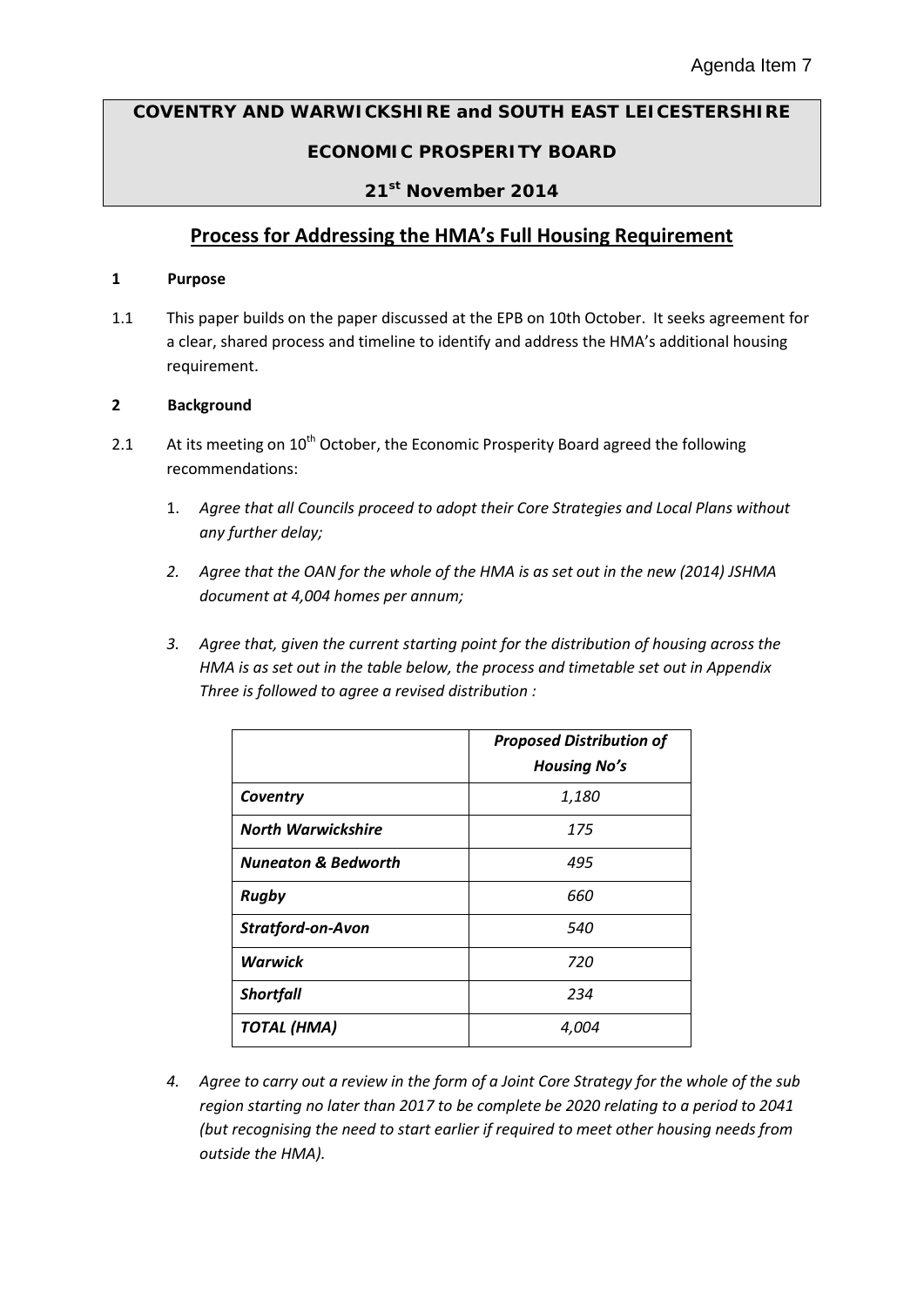- 5. Request that officers bring forward a further report detailing timetable; the governance; officer/other resource and other details necessary to support a Joint Core Strategy for the sub region.
- That recommendation 5 also considers how Hinckley and Bosworth's Development Plan 6. would be linked with and/or incorporated.
- $2.2$ This paper seeks to provide further detail regarding recommendation 3 (particularly in relation to addressing the HMA's additional housing requirement (originally set out in previous papers as the "shortfall")) to ensure 4004 dwellings per annum is achieved) and provides a process and timetable to address recommendation 4 at the same time as recognising that not all the members of the EPB supported the proposal to work towards a Joint Core Strategy for the sub region.
- $2.3$ The process and timeline set out in this report have therefore been prepared in such a way as to leave the option of preparing a Joint Core Strategy open, without committing to an actual Joint Core Strategy. However, even without a commitment to a Joint Core Strategy. the process is still considered to be an appropriate and effective means to address delivery of the HMA's housing requirement in full even if this is through co-ordinated reviews of individual Local Plans.

#### 3 Why do we need to address an additional housing requirement?

 $3.1$ The 2013 Joint Strategic Housing Market Assessment (JSHMA) identified a housing need within the HMA in the range of 3750 to 3800 dwellings per annum and this figure was supported by the Joint Committee in March 2014 along with a proposed distribution of this between the six authorities (see table 1 below). This figure was reviewed in 2014 following the publication of the updated ONS Sub National Population Projections. This review indicated the HMA's housing need is 4004 dwellings per annum (see table 1 below) which has now been agreed as the HMA's Objectively Assessed Need.

|                                | <b>Previous JSHMA</b> | <b>New JSHMA Annex</b> |
|--------------------------------|-----------------------|------------------------|
|                                | conclusion            | <b>Conclusion</b>      |
|                                | (2013)                | (2014)                 |
| <b>Coventry</b>                | 1,180                 | 1,811                  |
| <b>North Warwickshire</b>      | $165 - 175$           | 204                    |
| <b>Nuneaton &amp; Bedworth</b> | 495                   | 422                    |
| <b>Rugby</b>                   | 660                   | 453                    |
| <b>Stratford-on-Avon</b>       | 540 - 570             | 508                    |
| <b>Warwick</b>                 | 720                   | 606                    |
| <b>TOTAL (HMA)</b>             | $3,750 - 3,800$       | 4,004                  |

#### Table 1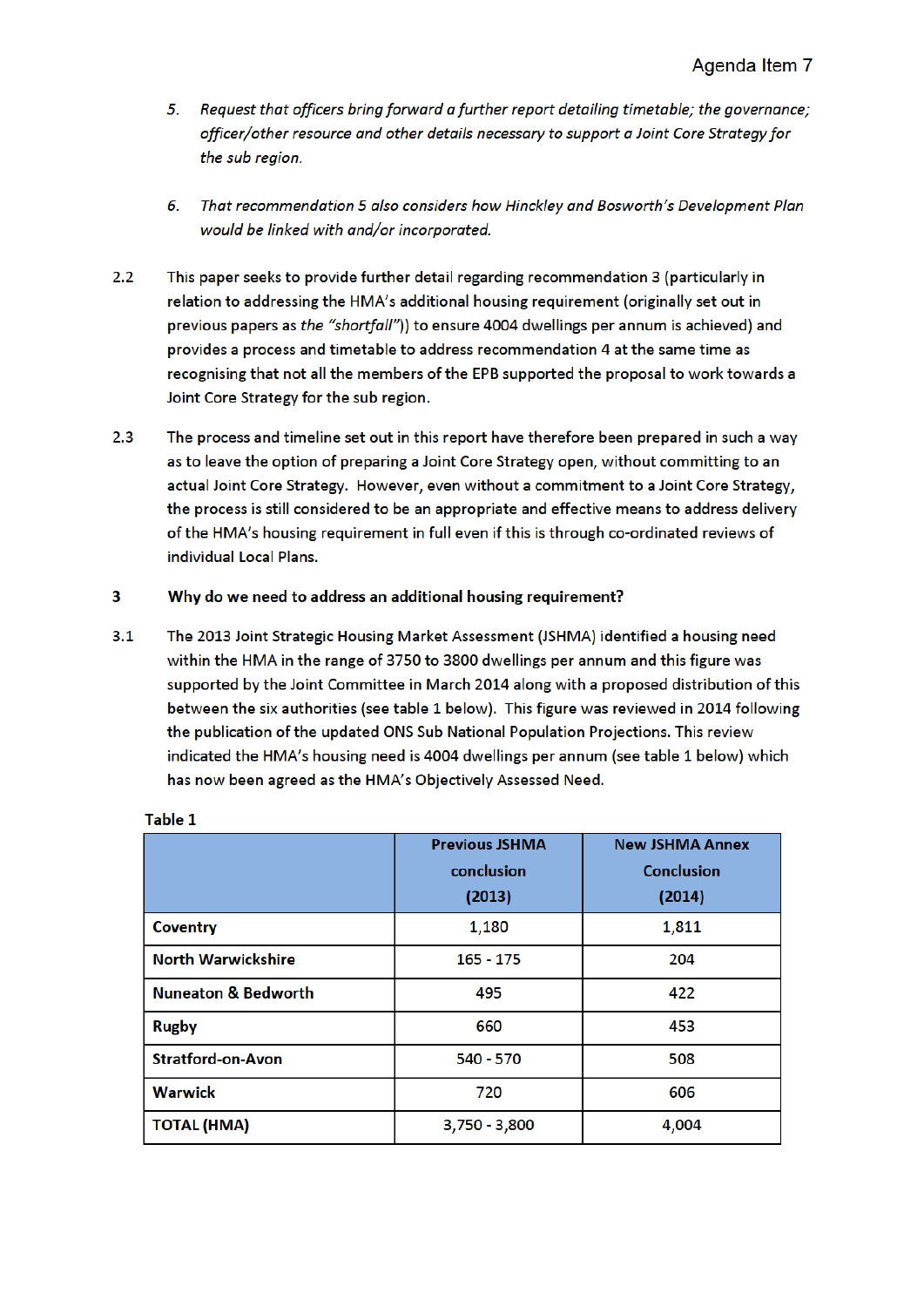- 3.2 The higher Objectively Assessed Need agreed by the Economic Prosperity Board in October means there is an additional housing requirement of around 234 dwellings per annum (or 4680 over a 20 year period) that still needs to be addressed. However the exact scale of the additional requirement cannot be finalised until the capacity of each District is fully understood and this is dependent on Strategic Housing Land Availability Assessments (eg in Coventry and Rugby) and the Joint Green Belt Study.
- 3.3 This makes it premature and potentially unsustainable to address the additional requirement now by agreeing a final distribution between districts or by identifying the most appropriate sites. The distribution set out in recommendation 3 of the October EPB report has been agreed as a "starting point". It is now suggested that the meaning of this is clarified to provide certainty for those authorities with impending local plan examination processes and to enable all authorities to provide a clear and consistent approach in dealing with appeals. It is therefore proposed that each authority commits to the distribution set out in recommendation 3 of the October EPB report (which is consistent with the distribution agreed in March 2014) but that it is recognised that this is subject to change if the proposed capacity work (set out in 4.1(b) below and step 7 of the table below) demonstrates that the level of housing proposed cannot sustainably be achieved within the administrative boundaries of any particular authority. In this case, the balance of the housing number will be added to the additional housing requirement and addressed as set out in the remainder of the process/timeline. In this context the additional requirement of around 234 dwellings per annum (or 4680 over a 20 year period) should be seen as the minimum.
- 3.4 Given that two authorities in the HMA will be subject to Examination in Public over the next 6 months and all will face planning appeals, it is vital that we develop and clearly commit to a shared process and timetable for addressing the additional housing requirement.
- 3.5 So, it is in the interests of all six local planning authorities to address this issue as soon as possible. However given the uncertainties about capacity and the most appropriate distribution, this means that at this stage we need to commit to a shared process and timeline. This must not simply be an agreement to address this in the future but must involve a clear commitment from all six authorities to a process that can demonstrably deal with the additional housing requirement and a commitment to deliver this process in accordance with a timeline. To achieve this commitment, it will be necessary for the process and timeline to not only be supported by the EPB but also for each of the six authorities to formally sign off the agreement.
- 3.6 A further connected issue is that we need a shared justification for the proposed distribution of the HMA's housing requirement. This is particularly important to enable Coventry City Council to progress their local plan and will also ensure that the distribution is robustly defended at EIPs and appeals. To do this, it is proposed that estimated housing need set out in the JSHMA Annex "Part Return to Trend" figure (see appendix 1) is used as the initial consideration, as this forms the basis for the HMA's objectively assessed need of 4004 dwellings per annum. However, it is recognised that the distribution of the OAN set out in that scenario is unrealistic as it indicates a need in excess of 36,000 dwellings for Coventry. In supporting the distribution set out in recommendation x below, the six Councils are recognising that the indicative distribution of the need in the JSHMA Annex cannot be met in reality and are accepting an initial redistribution to the Warwickshire authorities. This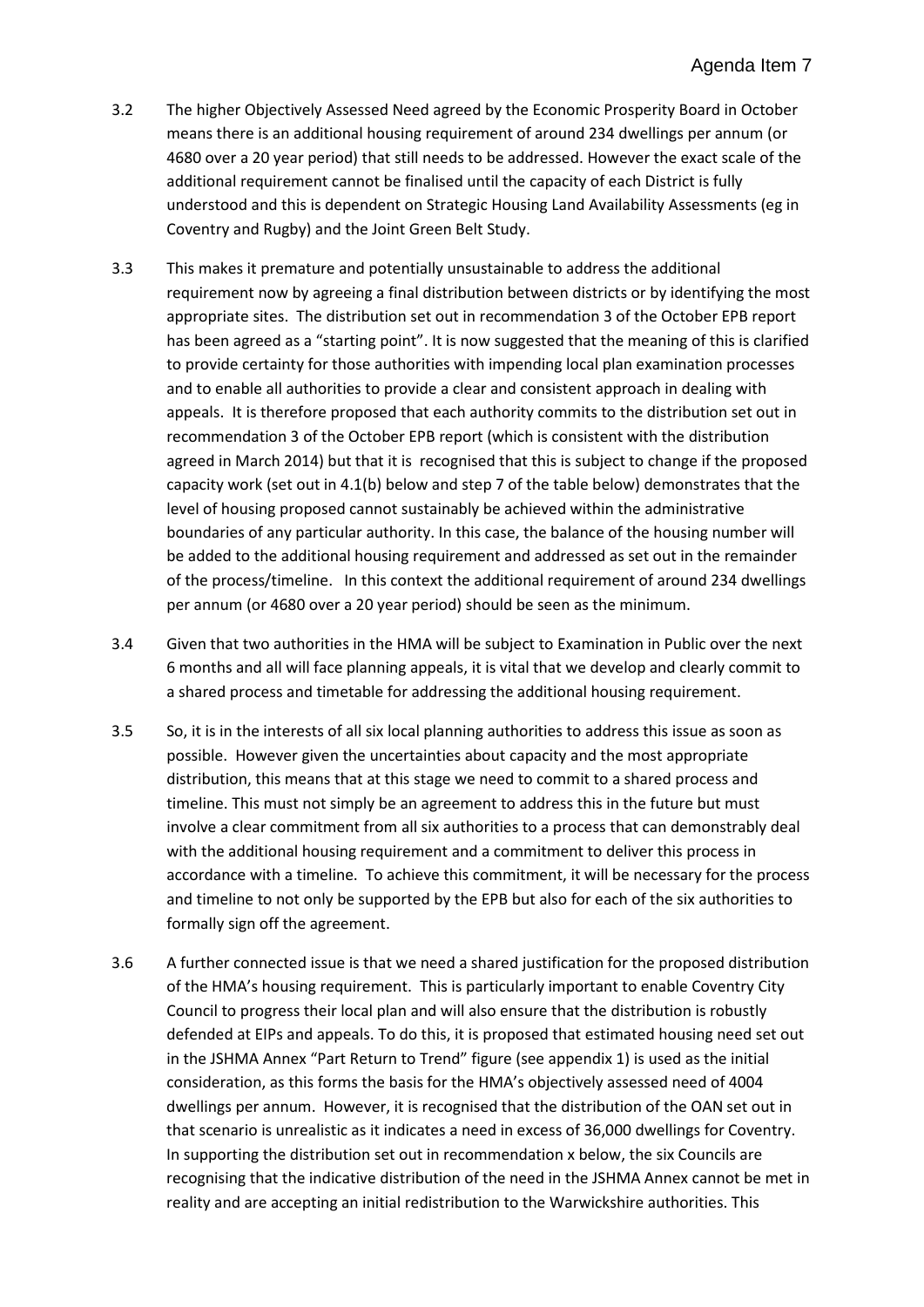redistribution enables the HMA to take a very significant step forward in achieving the OAN, subject to the further capacity work described below.

#### $\overline{4}$ Process and Timeline to Identify and Address the Housing Shortfall

- $4.1$ There are 5 key elements to the process set out in the timeline shown in Table 2 below:
	- a) Joint Monitoring: establish an effective joint Monitoring Group to ensure consistent development monitoring processes
	- b) Assessment of Housing Land Capacity: agree a joint methodology for undertaking SHLAAs and applying this to build a shared picture of the HMA housing land capacity and the distribution of this. This will also enable the exact scale of the shortfall to be established
	- c) Identify and agree broad spatial options: Combine a capacity-led approach based on SHLAA information with other key factors like the SEP employment growth proposals, transport corridors, commuting patterns and migration patterns to establish and appraise broad spatial options for meeting the shortfall
	- d) Review of evidence: assess and agree the impact of the Joint GB study, updated population projections, updated monitoring data (housing and employment); housing need arising outside the HMA etc)
	- e) Coordinated Review Process: undertake a review process to ensure the HMA's housing requirement continues to be delivered.

|                | <b>Date</b>     | <b>Task</b>                                        | <b>Purpose</b>                          |
|----------------|-----------------|----------------------------------------------------|-----------------------------------------|
|                |                 |                                                    |                                         |
| $\mathbf{1}$   | <b>November</b> | Set up a joint Monitoring Group to establish       | To enable the HMA's 5 year land supply  |
|                | to              | consistent development monitoring                  | position to be established              |
|                | <b>December</b> | processes (as a minimum this should cover          | To ensure consistent and                |
|                | 2014            | housing and employment)                            | comprehensive data is available         |
|                |                 |                                                    | regarding housing and employment        |
|                |                 |                                                    | delivery and supply                     |
| $\overline{2}$ | <b>November</b> | Compare SHLAA methodologies and agree a            | To ensure consistency between           |
|                | to              | shared methodology to be used for all              | authorities and to enable reliable site |
|                | <b>December</b> | SHLAA's undertaken within the HMA (SHLAA           | comparisons to be made                  |
|                | 2014            | Workshop)                                          | To enable the HMA's housing land        |
|                |                 |                                                    | capacity to be established and to       |
|                |                 |                                                    | understand the distribution of this     |
|                |                 |                                                    | capacity                                |
| 3              | <b>December</b> | Each Local Authority to formally commit to         | To ensure shared confidence that the    |
|                | 2014 to         | the process and timetable                          | process will be delivered               |
|                | January         |                                                    | To demonstrate to Inspector's that the  |
|                | 2015            |                                                    | shortfall will be addressed effectively |
| 4              | <b>December</b> | <b>First Local Plan examination window</b>         | Relevant to Stratford-on-Avon and       |
|                | 2014 to         |                                                    | Warwick, with DTC input from other 4    |
|                | <b>May 2015</b> |                                                    | LPA's.                                  |
| 5              | February        | <b>Completion of Joint Green Belt Study (stage</b> | To inform housing land capacity work    |

#### Table 2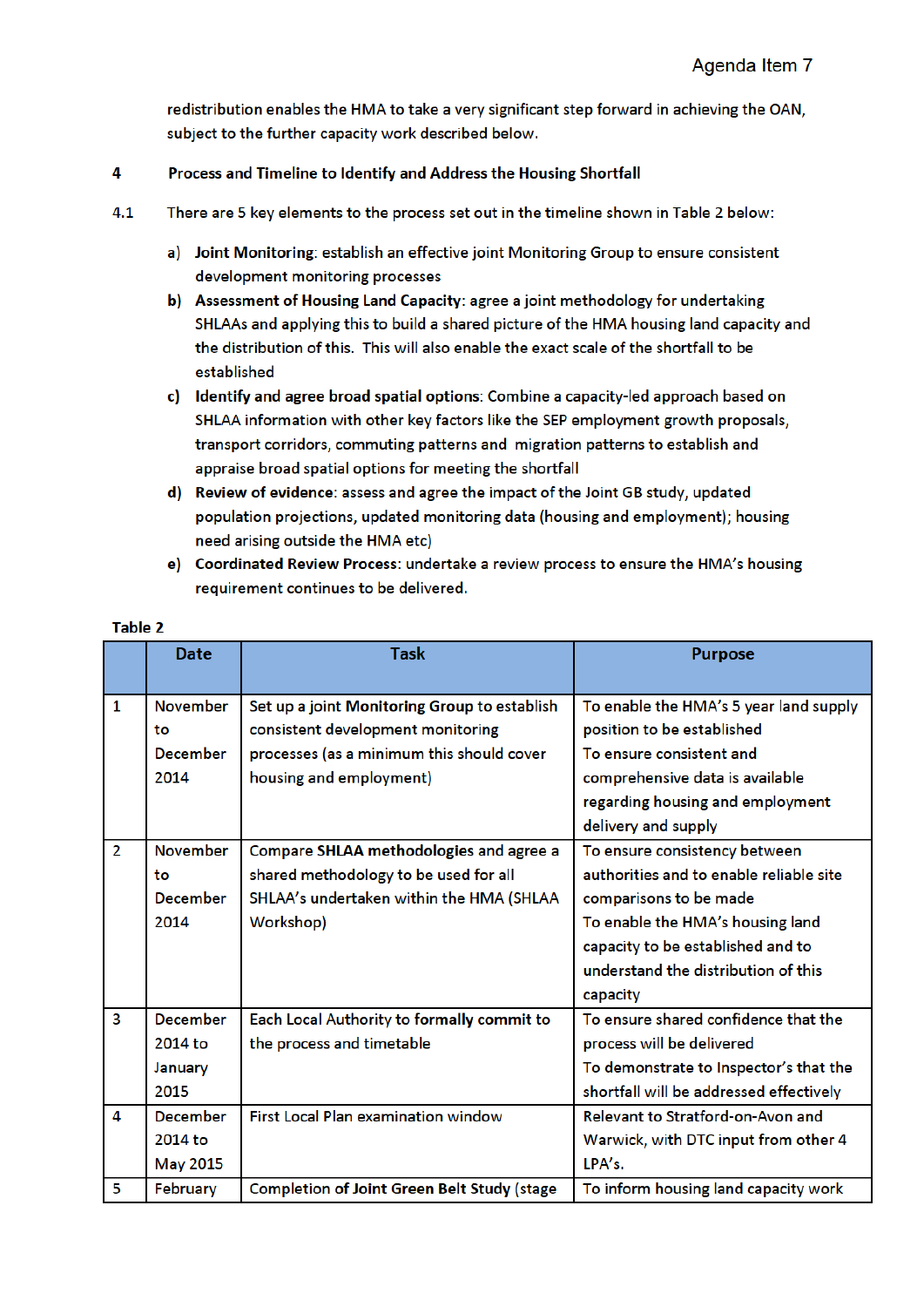|                | 2015             | 1)                                            | To enable reliable site comparisons to   |
|----------------|------------------|-----------------------------------------------|------------------------------------------|
|                |                  |                                               | be made                                  |
| 6              | January to       | Rugby, Coventry undertake SHLAA reviews       | To complete the HMA's SHLAA coverage     |
|                | April 2015       | in line with agreed methodology               | To enable a comprehensive                |
|                |                  |                                               | understanding of the HMA housing land    |
|                |                  |                                               | capacity to be established               |
| $\overline{7}$ | May to           | Assess the HMA's housing land capacity and    | To inform the broad spatial options      |
|                | <b>June 2015</b> | the distribution of this and undertake        | To understand the exact size of the      |
|                |                  | sustainability appraisal of broad spatial     | shortfall                                |
|                |                  | options                                       | To provide technical evidence to justify |
|                |                  |                                               | recommendations to the EPB               |
| 8              | <b>July 2015</b> | Present appraisal of broad spatial options to | To establish broad spatial options to    |
|                |                  | EPB                                           | inform the coordinated review process    |
| 9              | June to          | Stage 2 of Joint Green Belt Review            | To ensure green belt constraints can be  |
|                | December         | developed.                                    | applied to the assessment of capacity in |
|                | 2015             |                                               | a consistent way                         |
|                | (indicative      |                                               |                                          |
|                | timescale)       |                                               |                                          |
| 10             | Autumn           | Report to EPB recommending preferred          | To provide the spatial strategy for a    |
|                | 2015             | broad spatial approach for addressing the     | coordinated review process (this will    |
|                |                  | shortfall (this won't be specific but will be | not identify sites)                      |
|                |                  | distribution principles                       |                                          |
| 11             | October -        | Second Local Plan examination window          | Relevant to Coventry, Rugby and          |
|                | 2015 to          |                                               | Nuneaton and Bedworth, with DTC          |
|                | September        |                                               | input from other 3 LPA's.                |
|                | 2016             |                                               |                                          |
| 12             | 2015-2016        | Research pros and cons of "coordinated        | To inform decisions on governance        |
|                |                  | review" options drawing on experience from    | arrangements, resources, scope etc       |
|                |                  | elsewhere                                     |                                          |
| 13             | 2016             | Remaining Local Plans adopted                 | Likely to include Coventry, Nuneaton     |
|                |                  |                                               | and Bedworth and Rugby.                  |
| 14             | 2016             | Draw together other evidence e.g:             | To inform the coordinated review         |
|                |                  | Impact of the current SEP                     | process (or Joint Core Strategy)         |
|                |                  | Proposals in revised SEP                      |                                          |
|                |                  | Housing need arising outside the HMA          |                                          |
|                |                  | 2014 sub-national population projections      |                                          |
|                |                  | • Any further SHLAA updates                   |                                          |
|                |                  | • Infrastructure requirements                 |                                          |
| 15             | 2016             | Agree/establish approach and governance       | To ensure coordinated review process     |
|                |                  | for coordinated review process. This may      | (or Joint Core Strategy) is undertaken   |
|                |                  | take the form of a Joint Core Strategy or may | robustly and that it delivers the HMA's  |
|                |                  | involve a review of some or all adopted local | housing requirement                      |
|                |                  | plans (depending on the outcomes of the       |                                          |
|                |                  | work on the broad spatial strategy)           |                                          |
| 16             | 2016             | Undertake preparatory work in advance of      | Enables the coordinated review (or       |
|                |                  | commencement of formal coordinated            | Joint Core Strategy) to be commenced     |